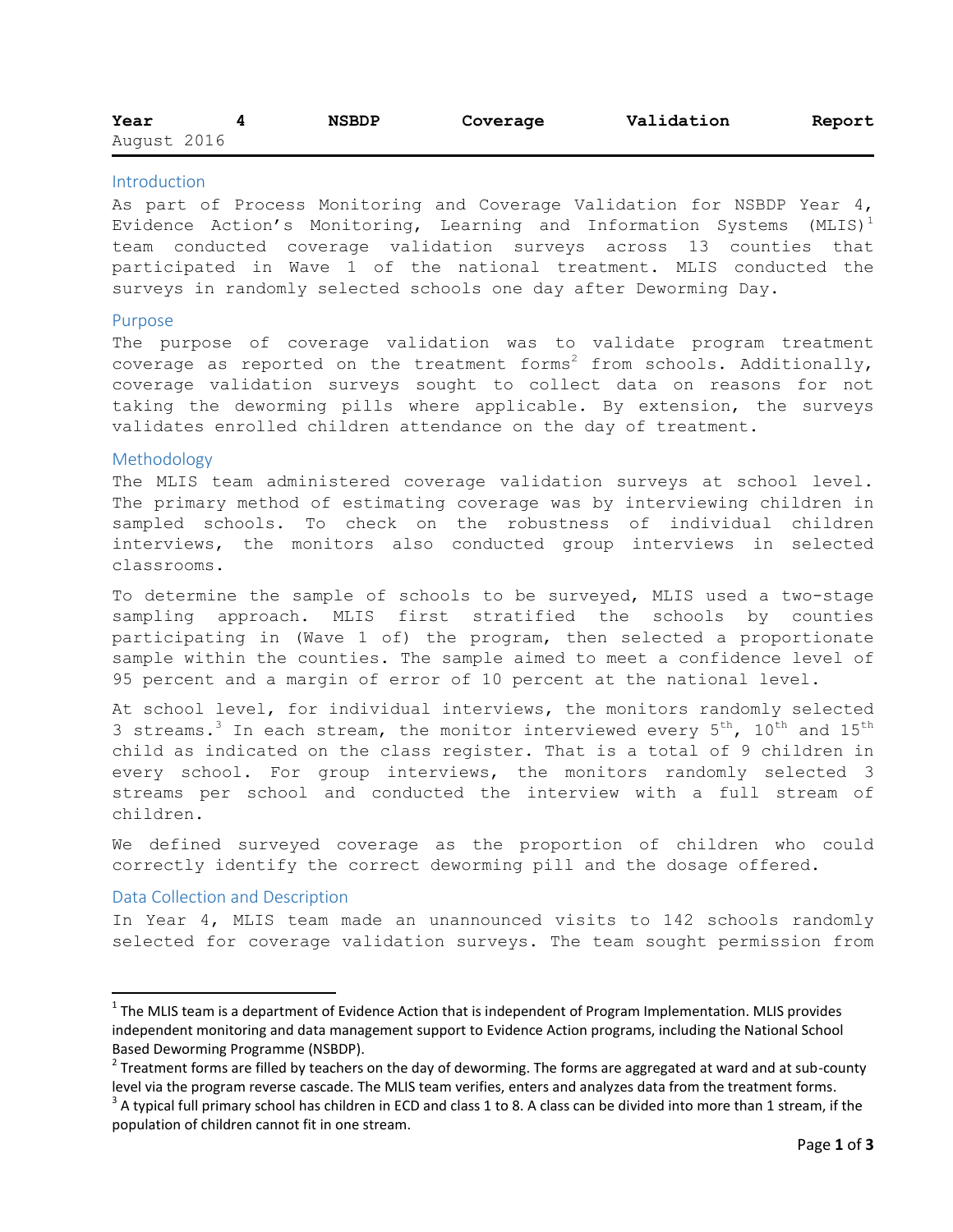the head-teachers before proceeding to selected classes to conduct the surveys.

### Results

In the interviews conducted, 93 percent of interviewed children could identify both the correct deworming pill administered by the program and the correct dosage of the tablets offered. Therefore, the surveyed coverage was 93 percent.

While coverage among interviewed children was generally high, some surveyed children indicated that they did not receive or take the deworming pills. 5 percent of the interviewed children indicated that they were absent from school on the day of deworming. This was consistent with our findings on attendance rate on the deworming day via our process monitoring surveys which showed that 4 percent of children were not present in class at the time of the administration of the deworming pills. Other reasons interviewed children provided for not taking the deworming included insufficient drugs (2 percent of children) and refusal (1 percent).

It is important to note that surveyed coverage rate (93 percent) was significantly higher than reported coverage rates from the treatments forms (78 percent among all children, and 84 percent among enrolled children only). There were no specific reasons to explain this difference. However, a possible hypothesis could be that education officials overestimate total children in school on planning forms hence understating reported coverage rate because of exaggerated denominator<sup>4</sup>.

# Attendance of Enrolled Children

Process Monitoring and Coverage validation surveys also allowed us to estimate attendance of enrolled children on Deworming Day. During Deworming Day process monitoring, monitors checked for the number of children in the class register of randomly sampled streams. Monitors then conducted a head count of children present in the stream just before drug administration started. In Year 4, we found that 4 percent of children were absent from school on the Deworming Day. During coverage validation, we asked randomly selected children for reasons for not taking the drug in cases where they indicated they did not. 5 percent of the surveyed children indicated that they were absent from school on the Deworming Day, which validated the attendance rate estimated from the Deworming Day data.

#### Robustness Checks

 $\overline{a}$ 

During coverage validation, MLIS collected more data as part of checking the robustness of the coverage validation estimate above. The purpose of this additional data collection was to allow us to make comparisons against the formal survey coverage rate.

 $4$  For reported coverage rate, the numerator is all children treated and the denominator are total children enrolled and an estimate of non-enrolled. Sub-county education officers provide the number of children enrolled on Form P during the planning phase of the Program.